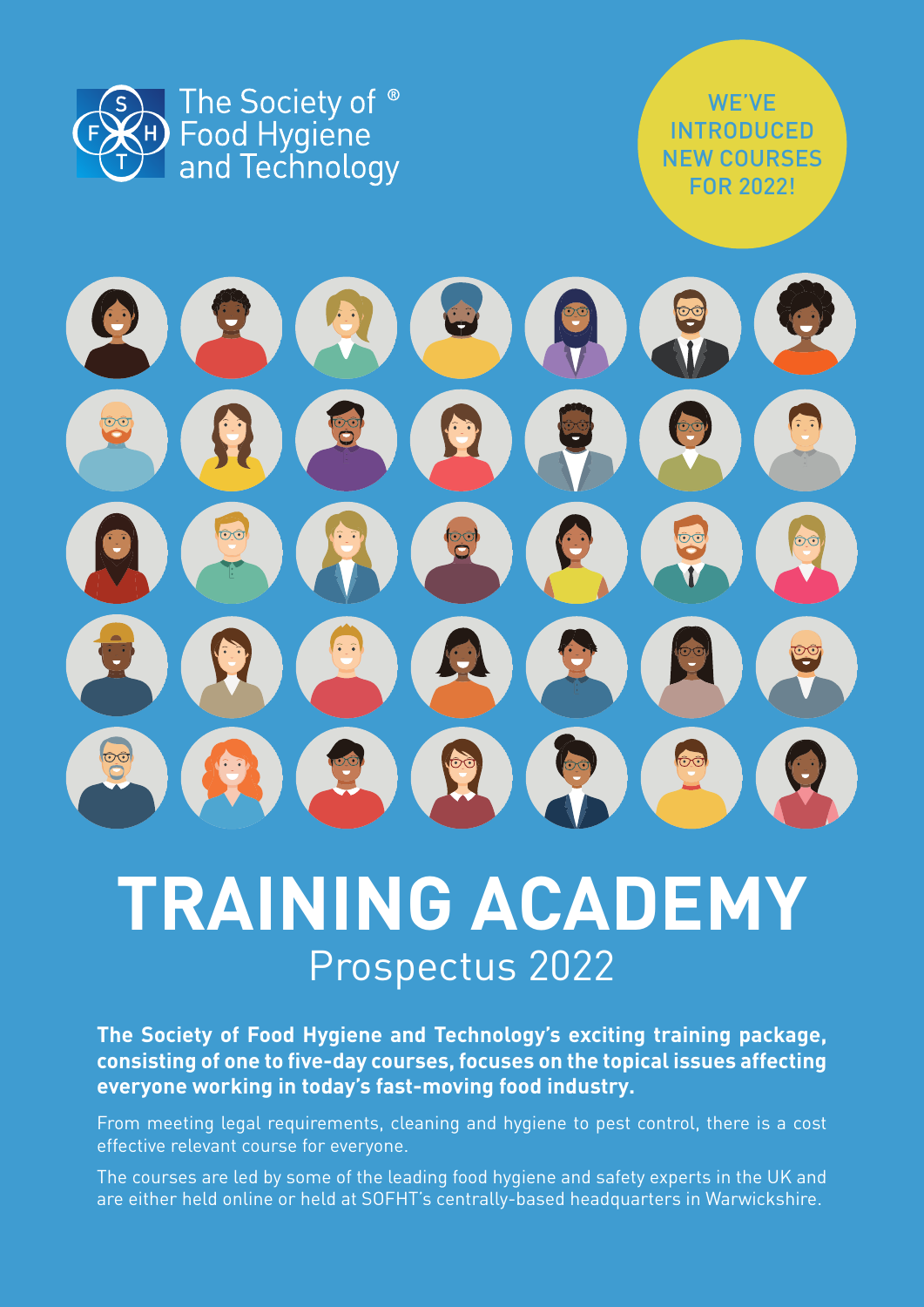



The SOFHT Training Academy is a vibrant, cost effective and wide-ranging entity supported by industry leading trainers, many of whom are previous winners of the prestigious 'SOFHT Trainer of the Year' award for the quality of their training as well as their commitment to ensure a true learning environment for their students.

Each year we ensure that the prospectus for the Academy is topical, filled with perennial favourites and offering the skill development opportunities that sets SOFHT apart from other membership organisations.

As a trainer at heart, I am delighted to help steer the Academy and the high-quality training that we can offer – both face-to-face, virtually and via e-learning.

### PETER LITTLETON, TRAINING SERVICES DIRECTOR

### **SOFHT Approved Trainer**

Being a SOFHT approved trainer offers an opportunity to teach courses to candidates throughout the UK and across the world. The flexibility of remote learning in a live virtual classroom brings together regional and global workforces and allows more time to provide constructive feedback to help candidates achieve examination success.

The administration team at SOFHT are outstanding and make sure candidates receive all necessary training materials and handle they queries efficiently and promptly.

### PETER ROSE, OWNER, PERCIPIO TRAINING LTD

### **Leading and Managing a Positive Food Safety Culture**

Having worked within the technical department of Frank Roberts & Sons Ltd for 5 years, I have attended many SOFHT courses either in person at the training centre in Hurley or lately, due to Covid-19 restrictions, via online learning. I recently attended the online Leading and Managing a Positive Food Safety Culture training course, which saw a diverse range of food-based delegates join from around the world. The course leader was informative and delivered the course in a fun, refreshing manner preparing us fully for BRC Section 1- Senior Management Commitment. We will definitely be using SOFHT for future courses relevant to our business needs.

### AIMI ROBINSON, QA & HYGIENE MANAGER, FRANK ROBERTS AND SONS LTD

### **Internal Auditing**

Despite COVID-19 constraints, SOFHT provided an excellent online Internal Auditing training course. The course was interactive and extremely informative. I enjoyed the numerous workshops, discussing ideas and getting various outlooks on auditing from other trainees. Working for a food consultancy, it is important to expand my knowledge on food health and safety auditing procedures and standards. I took a developed understanding of auditing away from the course and have applied this in my day-today role.

ELEANOR WILSON, SPECIFICATION TECHNOLOGIST, NT ASSURE LTD

### **Mastering Allergen Management for Hospitality**

Allergen control in the hospitality sector is critical, both from a food safety and business protection point of view. As a food allergy sufferer myself, I know that awareness of food allergens and their control is not always as good as it could be in this sector, and I was keen to see how SOFHT are highlighting this issue through their training.

This excellent, one-day, online session provided delegates with a clear understanding of the difference between an allergic reaction and a food intolerance, and of the associated symptoms. The precourse workbook, supplied as part of the course, provided very useful information both in preparation for the course and to use as a reference source afterwards.

The course also highlighted the continuing challenge of raising allergen awareness in hospitality, especially of 'hidden' allergens, such as shellfish shells in drinking straws and almonds in gin!

DEB SMITH, GLOBAL HYGIENE SPECIALIST, VIKAN

### **Level 4 in HACCP for Management**

Brilliant course! Being able to do a non-residential course really suited me as I've wanted to do this course for a while but couldn't manage a week off work to do it. The tutor had a really good presenting style, I loved all the breakout room sessions and I felt well prepared for the exam.

### DR CATHY BUNN, TECHNICAL SUPERVISOR, W&H MARRIAGE & SONS LTD

I would definitely use this training provider and format again as I thought it worked well online. The course was at a good pace with plenty of detail, without information overload, and working through sample exercises and problems was really helpful.

HANNAH JUSTICE, NPD TECHNICIAN, WILKIN & SONS LTD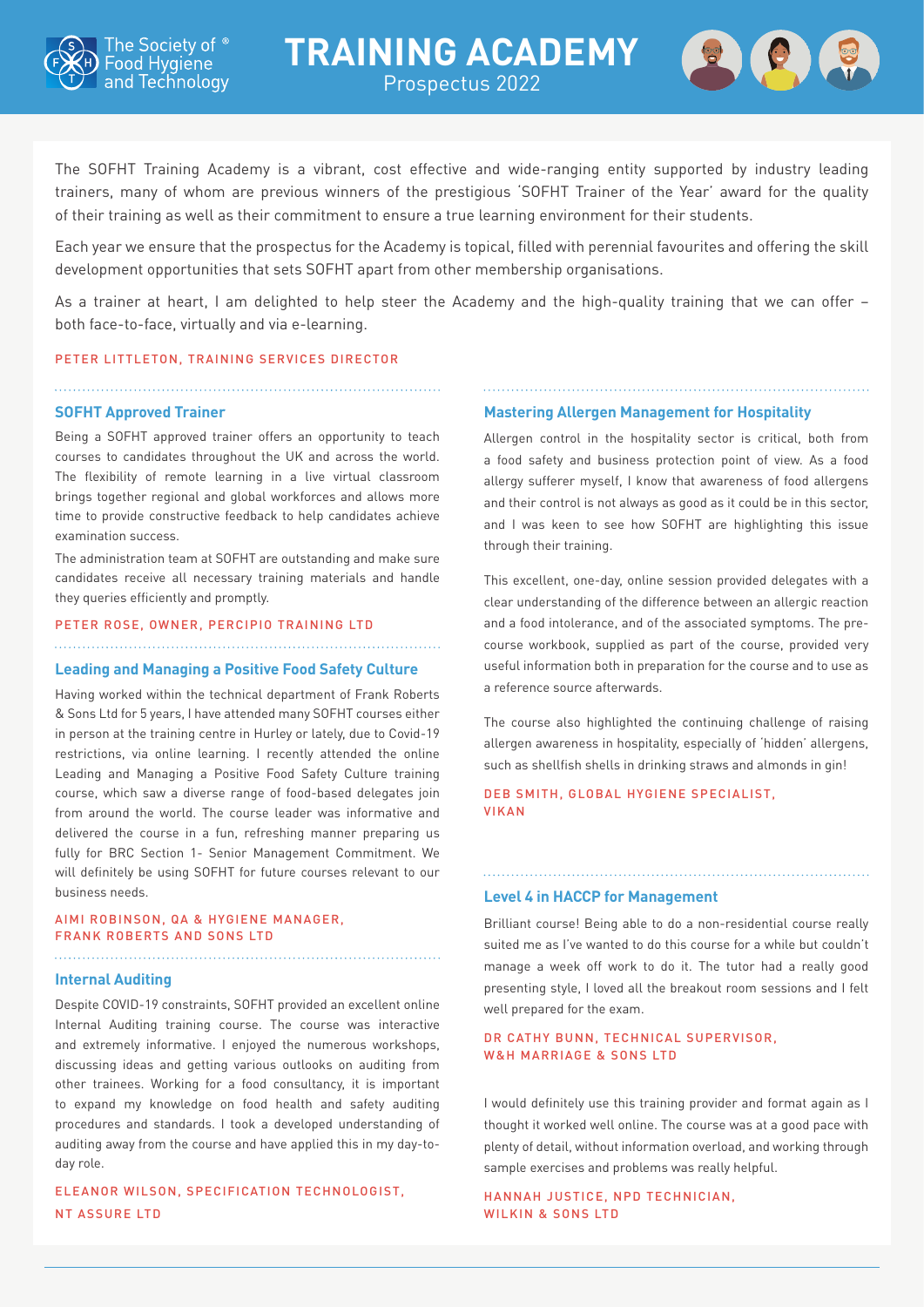





لأعتبت

### **TABLE OF CONTENTS**

## **ACCREDITED COURSES** [LEVEL 2 AWARD IN NUTRITION FOR HEALTH NEW](#page-3-0) 1 [LEVEL 3 AWARD IN FOOD ALLERGEN MANAGEMENT IN CATERING \(RQF\)](#page-10-0) 8 [LEVEL 3 AWARD IN FOOD SAFETY FOR CATERING OR FOOD MANUFACTURING \(RQF\)](#page-4-0) 2 [LEVEL 3 AWARD IN HACCP FOR FOOD MANUFACTURING \(RQF\)](#page-12-0) 10 [LEVEL 4 AWARD IN HACCP FOR MANAGEMENT \(CODEX PRINCIPLES\) \(RQF\) – FAST TRACK TRAINING](#page-6-0) 4 [LEVEL 4 AWARD IN MANAGING FOOD SAFETY \(RQF\) – FAST TRACK TRAINING](#page-7-0) 5

### **SOFHT COURSES**

| CIP PROCESSES/AUTOMATED CLEANING                           |    |
|------------------------------------------------------------|----|
| <b>CLEANING TOOL SELECTION, USE &amp; MAINTENANCE NEW</b>  | 3  |
| EFFECTIVE MANAGEMENT OF CLEANING AND HYGIENE               | 9  |
| ENVIRONMENTAL MANAGEMENT TRAINING FOR FOOD MANUFACTURERS   |    |
| <b>FOOD SAFETY RISK ASSESSMENT</b>                         | 6  |
| <b>INTERNAL AUDITING</b>                                   | 6  |
| <b>LEADING AND MANAGING A POSITIVE FOOD SAFETY CULTURE</b> | 2  |
| <b>LEGIONELLA AWARENESS</b>                                | 11 |
| <b>LISTERIA MANAGEMENT &amp; CONTROL</b>                   | 9  |
| <b>MANAGING YOUR PEST CONTROL CONTRACT</b>                 | 9  |
| MICROBIOLOGY FOR NON-MICROBIOLOGISTS                       | 5  |
| PESTICIDES IN THE FOOD INDUSTRY                            | 8  |
| <b>PRACTICAL FOOD LABELLING &amp; LEGISLATION</b>          | 3  |
| <b>ROOT CAUSE ANALYSIS</b>                                 | 6  |
| <b>SENSORY EVALUATION</b>                                  | 10 |
| <b>TRACEABILITY SYSTEMS</b>                                | 7  |
|                                                            |    |

### **COURSE REFRESHERS**

| <b>HACCP FOR MANAGEMENT NEW</b>           |  |
|-------------------------------------------|--|
| LEVEL 4 AWARD IN MANAGING FOOD SAFETY NEW |  |
|                                           |  |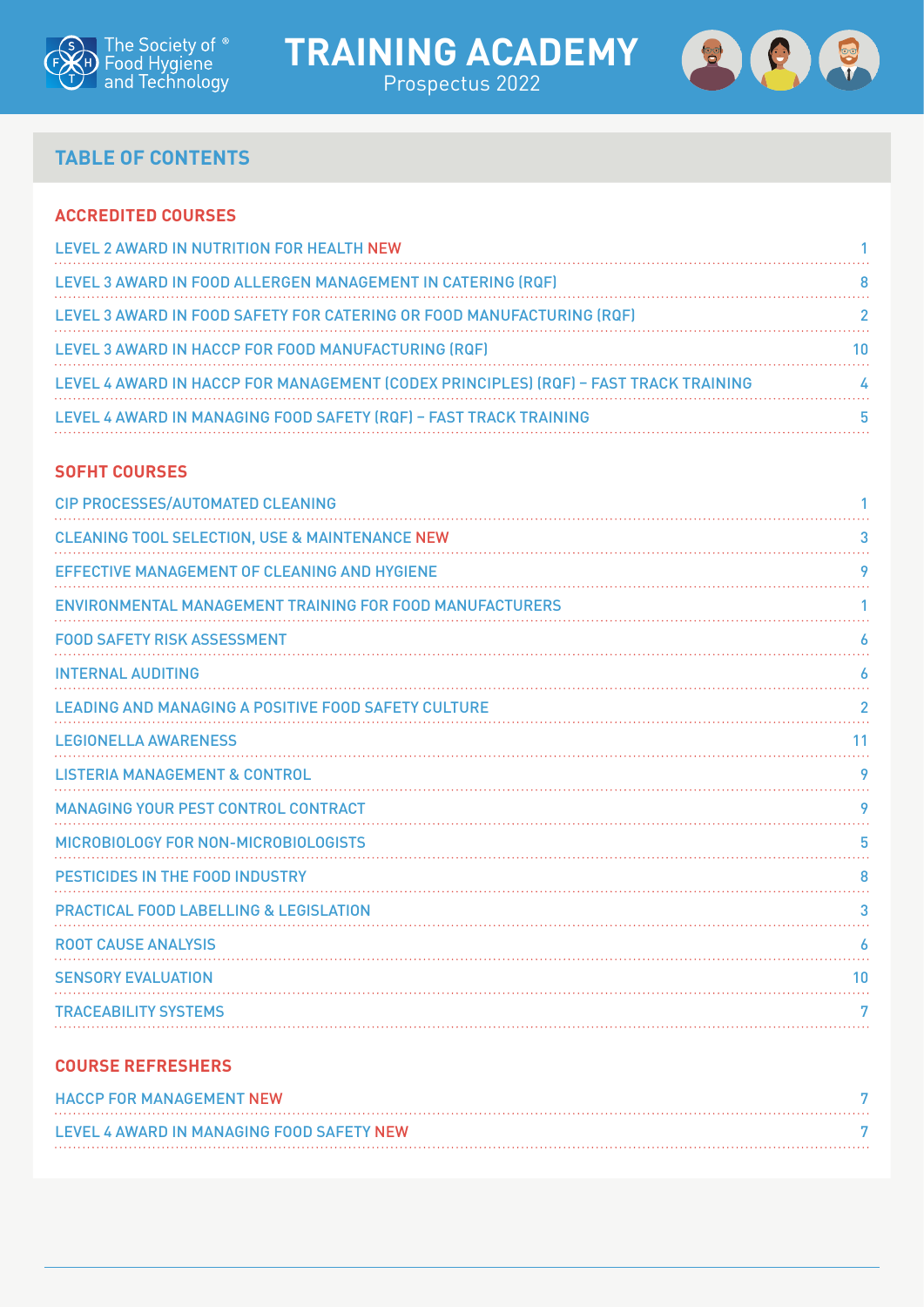



**7th April (classroom) 9.00am-4.30pm**

### <span id="page-3-0"></span>**LEVEL 2 AWARD IN NUTRITION FOR HEALTH \*\*NEW\*\***

This one-day accredited course will provide learners with the knowledge and understanding of the relationship between diet, health and well-being, as well as the role of food labelling and other factors in food choices. It will equip learners with an awareness of the importance of healthy eating and the need to provide special diets/foods for specific clients.

### **Who should attend?**

This course is aimed at chefs and supervisors involved in the preparing and serving of food in the hospitality industry, fitness industry and institutional catering sectors including workplaces.

### **Course content:**

The course will provide information on:

- Main sources and roles of the macro and micro-nutrients required daily by the body
- The effect that different cooking methods have on the micronutrients and how to maximise nutritional value in foods
- How small changes from ingredient selection to adapting quantities in recipes and cooking methods can affect the nutritional content of meals
- ▶ The calories required by individuals and how this can vary between life stages
- ▶ The legal requirement to display calorie information on menus and food labels for large businesses from April 2022
- ▶ The preparation of menus for those with special diet requests including vegetarians and vegans
- ▶ The demand for more food choices such as veganism means caterers need to understand where the macro and micronutrients can be found in plant-based foods, their combinations and bioavailability for optimum health

This qualification is assessed by a multiple-choice question paper.

**To book this course please visit:** [www.sofht.co.uk/events/level-2-award-in-nutrition-for-health/](http://www.sofht.co.uk/events/level-2-award-in-nutrition-for-health/)

## <span id="page-3-1"></span>**CIP PROCESSES/AUTOMATED CLEANING 26th April (online)**

This course is designed to review the automated cleaning systems currently available in the food, beverage and dairy industries including clean-in-place (CIP), tray/rack washers and robotic food production equipment. As well as establishing the potential problem areas, the course will focus on getting the best out of the equipment either via optimisation or retrofitting. Presenters will then review current and future developments in automated cleaning technology.

### **Who should attend?**

The course is aimed at Production staff, Hygiene Managers & QA Managers, or as an additional learning module and refresher for Engineering staff in the industry.

# **9.30am-4.30pm**

**29th April & 6th May (online)** 

**9.30am-4.30pm**

### **Course content:**

The course will provide information on:

- ▶ CIP systems, tray/rack washers, robotic systems
- Choosing the right chemical products for use in automated systems
- Assessing the efficiency of automated cleaning systems
- Optimising and enhancing automated cleaning systems
- ▶ Potential future developments

**To book this course please visit:** [www.sofht.co.uk/events/cip-processes-automated-cleaning/](http://www.sofht.co.uk/events/cip-processes-automated-cleaning/)

### <span id="page-3-2"></span>**ENVIRONMENTAL MANAGEMENT TRAINING FOR FOOD MANUFACTURERS**

This certified two-day course has been developed by subject matter experts to support supervisors and managers working in any sector including food manufacturing, retail and catering. Candidates will gain essential knowledge and skill in how to assess and improve environmental sustainability within their own department and team.

### **Who should attend?**

This course is for employees responsible for environmental management or sustainability and require detailed knowledge of environmental and sustainability principles, management tools and other skills to effectively deliver positive change.

### **Course content:**

The course will provide information on:

- Risks and opportunities from environmental sustainability
- Laws and other compliance obligations
- $\blacktriangleright$  Key environmental sustainability issues
- Improving environmental sustainability performance
- ▶ Drivers for change and barriers
- ▶ Using data for performance improvement
- Environmental sustainability across the value chain
- Improving resource efficiency
- Employees and sustainability performance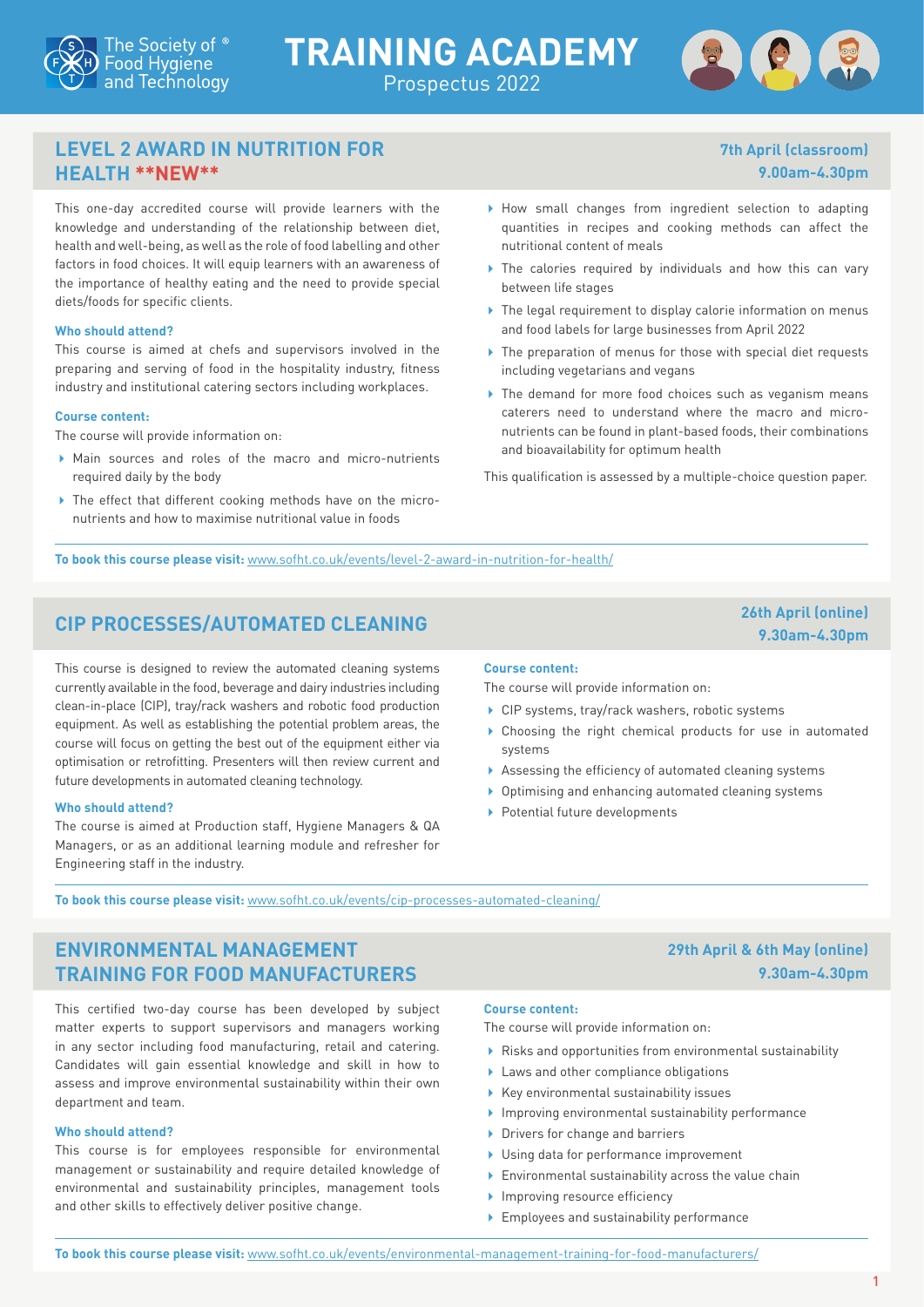



### <span id="page-4-1"></span>**LEADING AND MANAGING A POSITIVE FOOD SAFETY CULTURE**

Building a business culture that supports a strong food safety ethic and behaviour is becoming more and more important. It is simply not enough to train your food handlers in prerequisite programmes and HACCP plans. The right culture needs to be embedded throughout the business and be led from the top. This course takes a step-by-step approach in how you can develop and maintain a positive food safety culture that delivers safe food to your customers and looks after your brand. Content is particularly useful in providing key knowledge in achieving new and additional requirements within the BRC Global Standard for Food Safety Issue 8. These include food safety culture (clause: 1.1.2) and management review (1.1.4).

### **12th May (online) & 7th October (online) 9.30am-3.30pm**

### **Who should attend?**

This course is intended for food safety professionals and leaders in businesses where food safety is paramount. It applies to all sectors including small independent food manufacturers and retailers, hospitality and food manufacturing.

### **Course content:**

The course will provide information on:

- Introduction to food safety culture
- ▶ Factors influencing a food safety culture
- ▶ The role of leadership and management
- ▶ Components of a food safety culture
- $\blacktriangleright$  How to assess an existing food safety culture
- ▶ Developing and promoting a positive food safety culture
- $\blacktriangleright$  How to create a clear plan for continual success

### **To book this course please visit:**

12 May [www.sofht.co.uk/events/leading-managing-a-positive-food-safety-culture-3/](http://www.sofht.co.uk/events/leading-managing-a-positive-food-safety-culture-3/) 7 October [www.sofht.co.uk/events/leading-managing-a-positive-food-safety-culture-online-session/](http://www.sofht.co.uk/events/leading-managing-a-positive-food-safety-culture-online-session/)

### <span id="page-4-0"></span>**LEVEL 3 AWARD IN FOOD SAFETY FOR CATERING OR FOOD MANUFACTURING (RQF)**

This three-day course takes a practical approach in how to implement and maintain high standards of food hygiene and safety to protect consumers from harm and help the food business operator comply with current legislation.

Training will provide the candidate with a thorough understanding in how to identify and control common food safety hazards and manage an effective food safety management system based on the principles of HACCP.

Course content is also relevant to current food safety legislation, industry best practice, Codex Alimentarius international food standards and clauses within BRCGS codes of practice and other similar food safety and quality certification schemes.

### **Who should attend?**

The course has been specifically developed for those working in food manufacturing, catering or retail. Suitable for managers, supervisors and anyone else with a responsibility for maintaining high standards of food safety.

We recommend that you have completed a level 2 food safety course prior to enrolment although this is not essential.

### **How is it assessed?**

The assessment method for this qualification is a 90 minute examination, consisting of 45 multiple choice questions.

Successful learners will have to demonstrate knowledge and understanding across the qualification syllabus and achieve a pass mark of 60% (27/45). Learners will receive a Distinction if they achieve a pass mark of 80% (36/45).

### **13th, 20th & 27th May (online) 9.15am-3.15pm (Day 3 finishes at 5.00pm)**

### **Course content:**

### DAY 1

- An Introduction to food safety
- **Microbiology**
- ▶ Food poisoning bacteria
- ▶ Foodborne diseases
- Generic control measures for reducing risk of food poisoning organisms
- Non-bacterial food poisoning

### $\overline{DAY}$

- Contamination
- ▶ Physical hazards
- Chemical hazards
- Allergenic hazards
- **Personal hygiene**
- ▶ Pest control
- ▶ Cleaning and disinfection
- ▶ HACCP and food safety management

### DAY 3

- ▶ Food safety management
- $\blacktriangleright$  Inspection and auditing
- $\blacktriangleright$  Training
- ▶ Food safety culture
- ▶ Food safety legislation and enforcement

### **To book this course please visit:**

[www.sofht.co.uk/events/level-3-award-in-food-safety-for-catering-or-food-manufacturing-rqf/](http://www.sofht.co.uk/events/level-3-award-in-food-safety-for-catering-or-food-manufacturing-rqf/)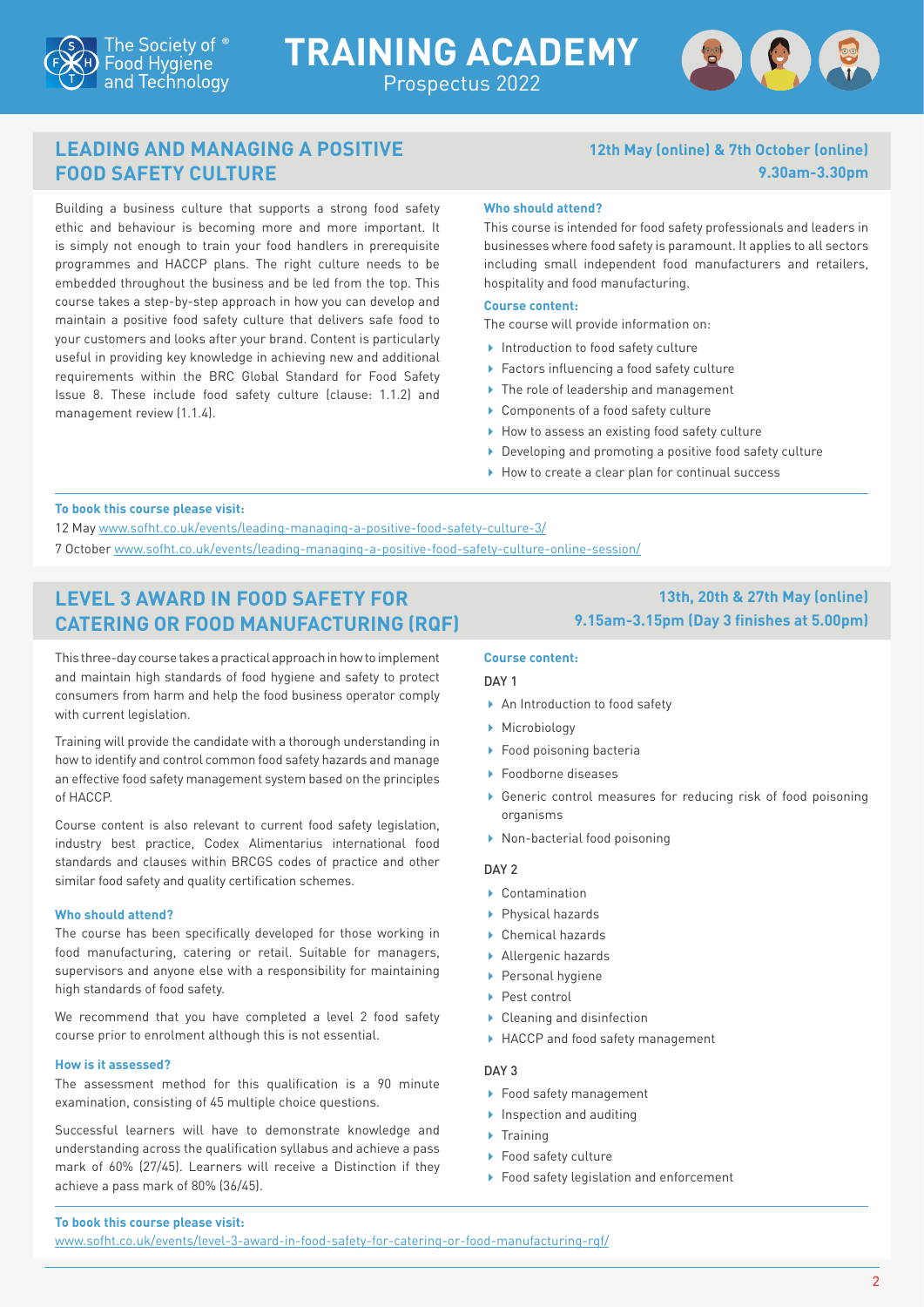



**19th May (online) 9.30am-12.30pm**

### <span id="page-5-0"></span>**CLEANING TOOL SELECTION, USE AND MAINTENANCE \*\*NEW\*\***

Cleaning is a critical step in the management of food safety. Consequently, the correct selection, use and maintenance of cleaning equipment by the food industry is essential to minimise the risk of microbial, allergen and foreign body crosscontamination, and aid compliance to relevant regulations and standards. Additionally, it can improve cleaning efficacy, food quality and shelf-life, reduce waste, minimise product recalls and protect/improve business reputation and income.

**Who should attend?** Relevant to all food businesses and personnel working in a food production environment, particularly those working in Technical or Hygiene roles.

**Course content:** The course will provide practical advice and information on how to select, use and maintain cleaning equipment to minimise food safety risks in food production:

- Selection choosing the right tool for the job; regulatory and standard requirements; hygienic design; supporting documentation; sourcing
- Use preparation before first use; minimising spread of contamination (by cleaning equipment, cleaning method, & hygiene staff); when, where and how to clean
- Maintenance management, maintenance, and storage of cleaning equipment

**To book this course please visit:** [www.sofht.co.uk/events/cleaning-tool-selection-use-and-maintenance/](http://www.sofht.co.uk/events/cleaning-tool-selection-use-and-maintenance/)

### <span id="page-5-1"></span>**PRACTICAL FOOD LABELLING & LEGISLATION**

This one-day course will provide an initial understanding of food labelling requirements within the Food Information to Consumers Regulation (FIC), including its application post- Brexit.

**Who should attend?** The course is suitable for Technical Directors, Consultants, Quality Managers, NPD Managers, Food Technologists, Regulatory Compliance Officers and Specification Technologists.

### **26th May (online) & 10th November (online) 9.30am-4.30pm**

### **Course content:**

The course will provide information on:

- ▶ Food labelling law
- ▶ Penalties for food labelling non-compliance
- Mandatory food information
- ▶ The effect of product specific legislation and compositional standards
- An overview of controls on voluntary information and product claims

These will be illustrated with labelling examples, and, where possible, practical exercises.

### **To book this course please visit:**

26 May <http://www.sofht.co.uk/events/practical-food-labelling-legislation-online-session-2/> 10 November [www.sofht.co.uk/events/practical-food-labelling-legislation-online-session/](http://www.sofht.co.uk/events/practical-food-labelling-legislation-online-session/)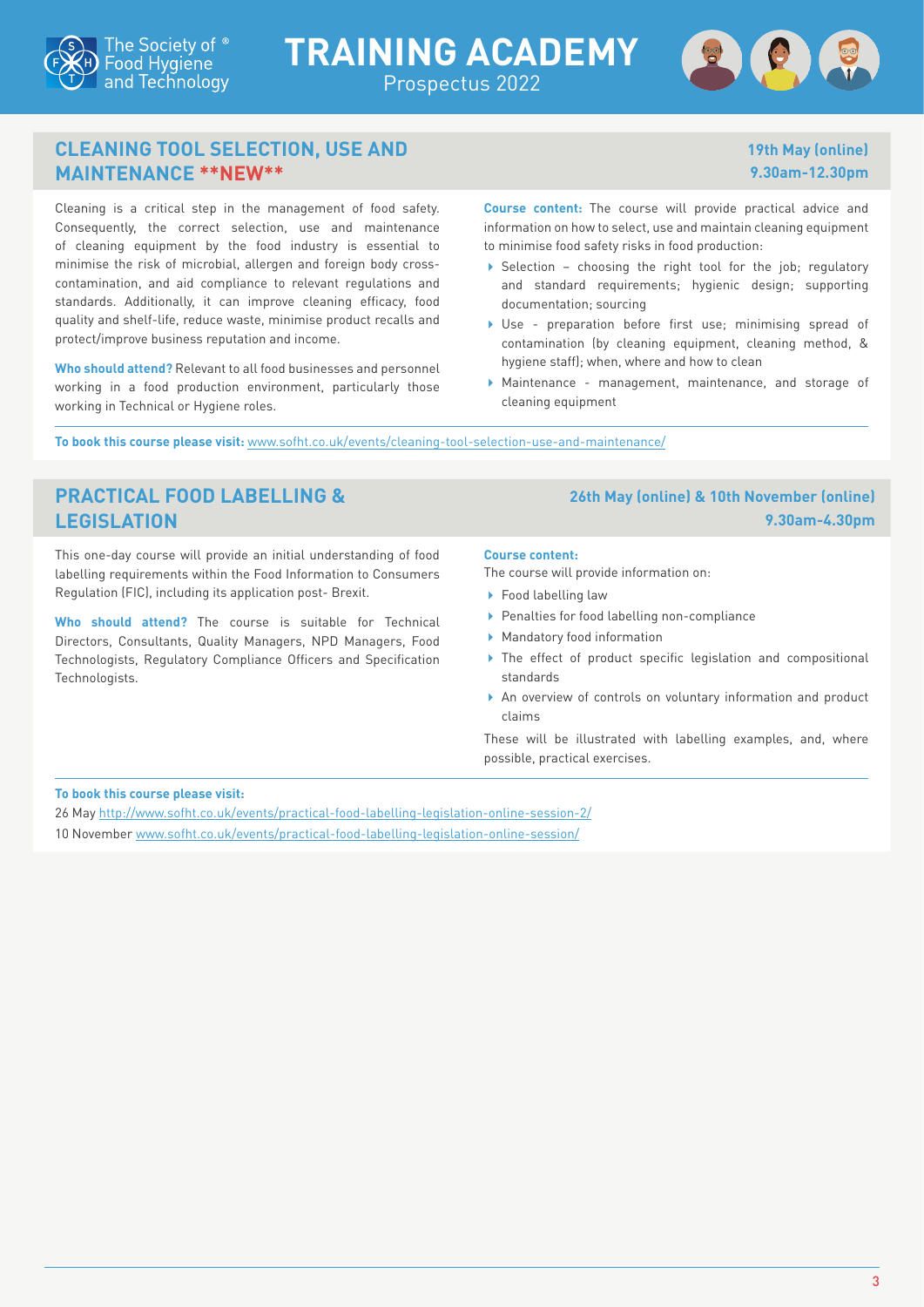### <span id="page-6-0"></span>**LEVEL 4 AWARD IN HACCP FOR MANAGEMENT (CODEX PRINCIPLES) (RQF) – FAST TRACK TRAINING**

The Level 4 HACCP for Management Course for both food manufacturers and caterers is in a Fast Track format to enable busy senior managers in the food industry to secure quality training without having to leave their business for consecutive days at a time.

### **Who should attend?**

The course is aimed at learners who are working at management level within food manufacturing and catering environments, quality assurance staff or members of the HACCP team. This qualification would also be useful for trainers, auditors, enforcers and other food safety professionals. The objective of the qualification is to provide learners with the knowledge needed to develop, implement and evaluate CODEX-based HACCP food safety.

Unlike other Level 4 HACCP training courses where modules are taken consecutively often meaning senior staff have to be off-site for a whole week, modules in SOFHT's five-day food HACCP course will be run one day a week over five consecutive weeks (30 guided learning hours).

### **How is it assessed?**

This qualification is assessed by a written examination that must be completed within 2.5 hours. The examination consists of 2 sections. Learners must achieve 60% in each section to be awarded an overall pass. Marks from both sections of the exam will be added together to determine the learner's overall grade. Learners will achieve a merit with a total overall score of 70-79 (70%) and a distinction with a total overall score of 80-100 (80%).

### **Course content:**

### Day 1

▶ Introduction to HACCP and Food Safety Management Systems

**7th, 14th, 21st & 28th June & 5th July (online) 9.15am-3.15pm (Day 5 finishes at 4.45pm)**

- ▶ HACCP and Legislation
- ▶ Food Safety Management Certification Schemes
- Management Commitment
- Prerequisite Programmes and Operational Prerequisite Programmes

### Day 2

- The HACCP Team and HACCP Team Leader
- ▶ Scope and Terms of Reference
- Product and Process Description
- Intended Use
- Construction and On-site Confirmation of the Process Flow Diagram
- ▶ The CODEX 3 stages of Hazard Analysis

### Day 3

- ▶ Critical Control Points
- ▶ Operational and Critical Limits
- **Monitoring**
- ▶ Corrective Actions
- **Implementation**

### Day 4

- Validation versus Validation
- ▶ HACCP Documentation and Records
- **Review**
- Maintenance of the HACCP System

### Day 5

- Revision
- ▶ Discussion and Review
- $\blacktriangleright$  Lunch
- Written Examination

Note: Homework and suggested reading is offered at the end of each learning module.

**To book this course please visit:** [www.sofht.co.uk/events/level-4-award-in-haccp-in-management-codex-principles-fast-track-day-1/](http://www.sofht.co.uk/events/level-4-award-in-haccp-in-management-codex-principles-fast-track-day-1/)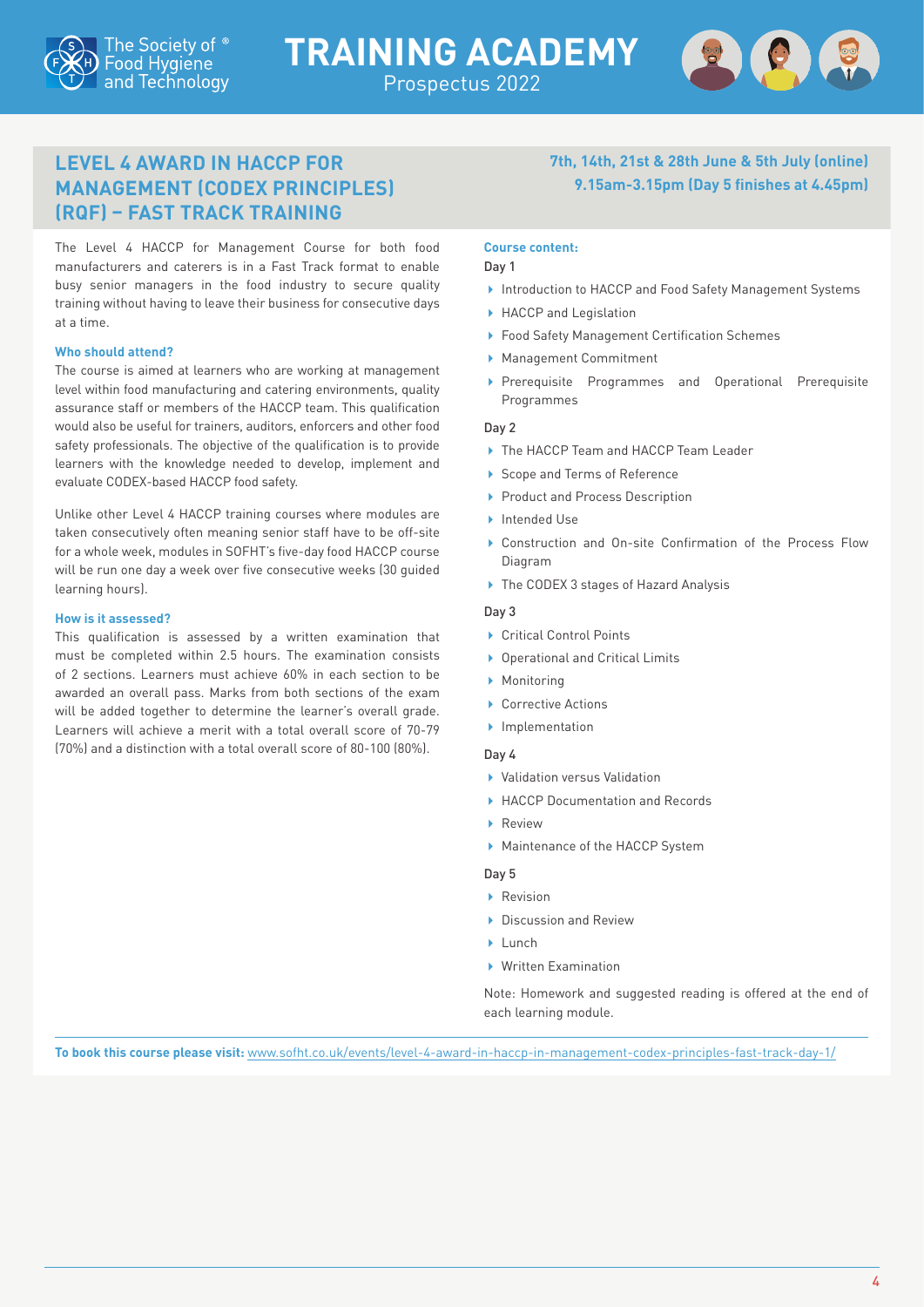



### <span id="page-7-1"></span>**MICROBIOLOGY FOR NON-MICROBIOLOGISTS**

This one-day 'taster session' provides an essential guide to microbiology within the food manufacturing environment and how it can impact on the daily running of a site.

**Who should attend?** The course is suitable for those requiring basic microbiological knowledge in order to operate safely in food manufacturing.

**9th June (online) & 3rd November (online) 9.30am-3.30pm**

**Course content:** The course will cover an introduction to basic microbiology along with an overview of laboratory tests for microbes and what those results mean for you. The main sources of factory-based bacteria will be examined, and guidance will be given on how to minimise those bacterial risks. A profile on food poisoning and a study of the major bacterial groups will complete the programme.

### **To book this course please visit:**

9 June [www.sofht.co.uk/events/microbiology-for-non-microbiologists-classroom-session/](http://www.sofht.co.uk/events/microbiology-for-non-microbiologists-classroom-session/) 3 November [www.sofht.co.uk/events/microbiology-for-non-microbiologists-online-session/](http://www.sofht.co.uk/events/microbiology-for-non-microbiologists-online-session/)

### <span id="page-7-0"></span>**LEVEL 4 AWARD IN MANAGING FOOD SAFETY (RQF) – FAST TRACK TRAINING**

The Level 4 Food Safety Course for both food manufacturers and caterers is in a Fast Track format to enable busy senior managers in the food industry to secure quality training without having to leave their business for consecutive days at a time.

Unlike other Level 4 food safety training courses where modules are taken consecutively often meaning senior staff have to be off-site for a whole week, modules in SOFHT's five day food hygiene course will be run one day a week over five consecutive weeks (40 guided learning hours). You could just attend one day for an attendance certificate, if a particular module was of interest to you!

### **Who should attend?**

Candidates enrolling for this course will take the Highfield examination for manufacturers or caterers (sector specific level 4) making it ideal for senior food managers, production managers, area managers, hygiene auditors and trainers as well as those working at a senior level in the foodservice industry.

### **How is it assessed?**

The assessment consists of a two part examination. Part 1 will be multiple choice and part 2 will be written answers (4 out of 6 questions).

### **Course pre-requisite**

We recommend that you have completed a Level 3 food safety course prior to enrolment although this is not essential. Regular attendance at SOFHT breakfast club meetings and courses will also greatly aid candidates wishing to take this examination.

### **10th, 17th & 24th June, 1st & 8th July (online) 9.15am-3.15pm (Day 5 finishes at 4.45pm)**

## **Course content:**

- Day 1: Food Hazards
- Welcome
- Introduction to Food Safety management
- **Microbiology**
- Food Contamination and control from purchase to dispatch

### Day 2: Food Safety Microbial Hazards

- ▶ Food poisoning
- ▶ Foodborne disease

### Day 3: Operational Requirements and Controls

- ▶ Needed to Ensure Food Safety
- Personal Hygiene and training
- ▶ Food Spoilage and Preservation
- ▶ Design and Construction of Food premises and Equipment
- ▶ Cleaning and Disinfection
- ▶ Integrated Pest Control

### Day 4: Food Safety Management Procedures and Compliance with Food Safety Legislation

- ▶ Food Safety Legislation
- Supervisory Management
- **HACCP**

### Day 5

Note: Day 5 can only be attended by candidates that have received a minimum of 40 hours directed study.

- ▶ Revision
- Discussion
- Examination Paper 1
- $\blacksquare$ Lunch
- ▶ Examination Paper 2
- ▶ Review and close

Note: Homework and suggested reading is provided at the end of each learning module.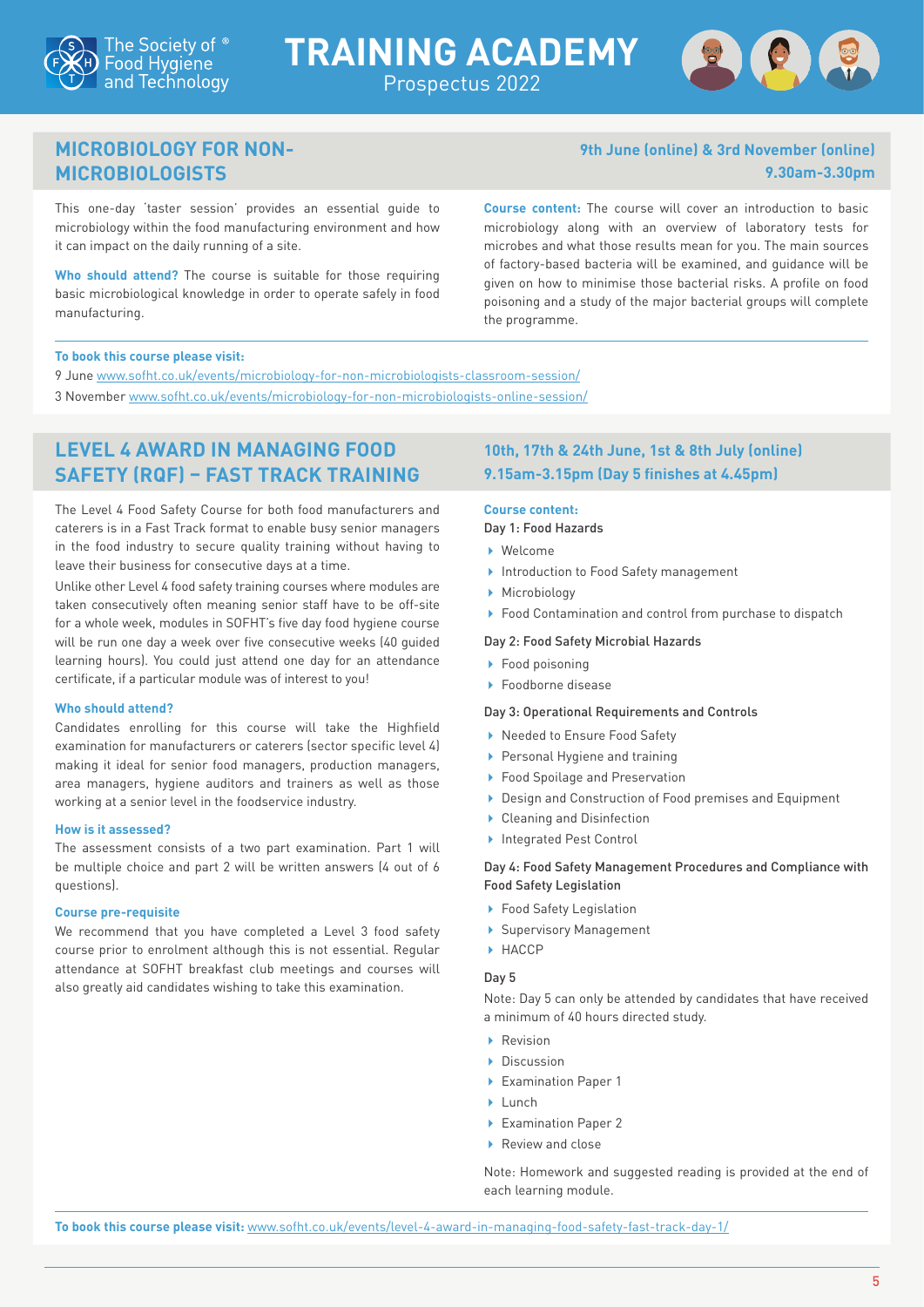



**9.45am-3.00pm**

**9.30am-4.30pm**

## <span id="page-8-2"></span>**ROOT CAUSE ANALYSIS 23rd June (online)**

There is an increasing expectation and focus on the use of Root Cause Analysis (RCA) in relation to audit and other non-conformances. This course provides practical guidance on RCA techniques which can easily be adopted into your business with effective results.

### **Who should attend?**

The course is suitable for anybody with responsibility for investigating non-conformances or managing corrective actions within their company.

### **Course content:**

The course is workshop based and will take delegates through the RCA process from the point at which a non-conformance has been identified. Scenarios will be explored where the RCA process is used to generate outcomes significantly different and ultimately more effective than those designed simply to address the symptoms of the problem.

**To book this course please visit:** <http://www.sofht.co.uk/events/root-cause-analysis-online-session/>

This one-day course is designed to ensure that attendees gain an understanding of the skills and techniques required to get the most out of internal auditing.

### **Who should attend?**

The course will suit current internal auditors seeking to enhance their knowledge, anybody wishing to become an internal auditor and those with responsibility for managing internal audit programmes.

### **To book this course please visit:**

- 7 July [www.sofht.co.uk/events/internal-auditing-18/](http://www.sofht.co.uk/events/internal-auditing-18/)
- 1 December [www.sofht.co.uk/events/internal-auditing-online-session-4/](http://www.sofht.co.uk/events/internal-auditing-online-session-4/)

## <span id="page-8-0"></span>**FOOD SAFETY RISK ASSESSMENT 14th July (online)**

Risk assessment is a key tool in the development of HACCP, TACCP and VACCP plans, and risk assessment principles can be widely applied when developing food safety procedures. This course provides practical guidance on techniques which can easily be adopted into your business to be used by staff at all levels with effective results.

### **Who should attend?**

The course is suitable for anybody participating in HACCP and other teams and those who are involved in developing systems and procedures.

## **Course content:**

The course is designed as a practical workshop which will take delegates through the process from initial theory to the development of practical examples and scenarios to develop the required skills to identify the essential areas of focus.

**To book this course please visit:** [www.sofht.co.uk/events/food-safety-risk-assessment/](http://www.sofht.co.uk/events/food-safety-risk-assessment/)

### <span id="page-8-1"></span>**INTERNAL AUDITING 7th July (online) & 1st December (online) 9.30am-4.30pm**

### **Course content:**

The course covers the entire process of internal auditing. From the use of risk assessment to determine audit plans, to developing templates and audit scopes to ensure thoroughness and consistency through to the completion of effective audits and the management of corrective actions. Workshops are run throughout the day to support the learning process. Successful completion of the short exam at the end of the course will lead to certification.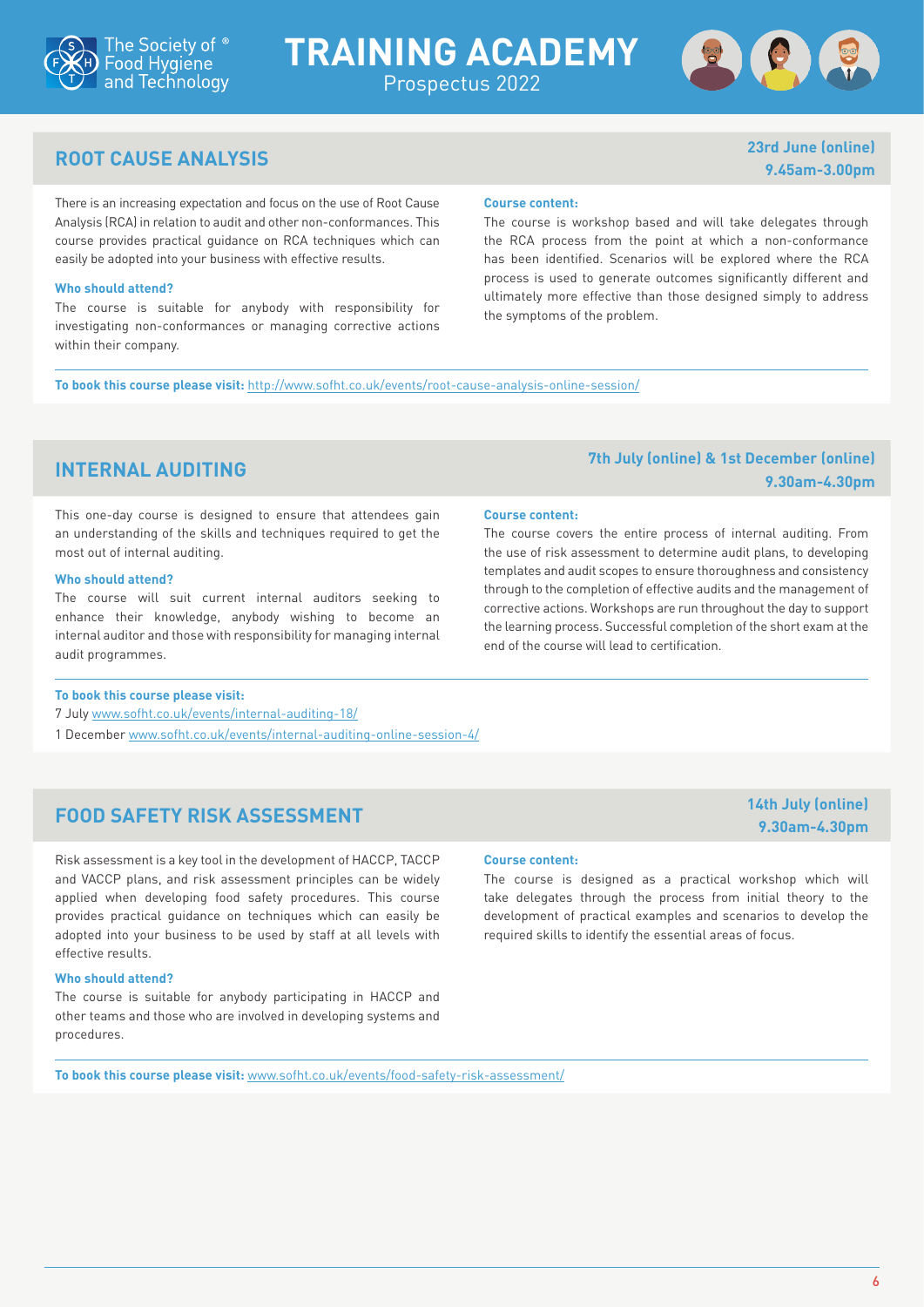





### <span id="page-9-2"></span>**LEVEL 4 AWARD IN MANAGING FOOD SAFETY – REFRESHER \*\*NEW\*\***

**15th July (online) 9.15am-4.15pm**

This one-day bespoke course will provide learners with an update in HACCP based procedures and the threats and vulnerabilities to their food business.

### **Who should attend?**

This course is suitable for those who have successfully completed the Level 4 Advanced Food Safety qualification and would like an update on the changes to legislation in food safety management and future developments.

### **Course content:**

The course will cover food safety management systems and due diligence with lessons learned from recent court cases; the managing of allergen hazards and the Food Information (Amendment) Regulations 2019 known as Natasha's Law for PPDS; the Food Hygiene Rating Scheme and how to achieve 5 stars for your business and calorie labelling on menus with future developments proposed in this area.

**To book this course please visit:** [www.sofht.co.uk/events/level-4-award-in-managing-food-safety-refresher-classroom-session/](http://www.sofht.co.uk/events/level-4-award-in-managing-food-safety-refresher-classroom-session/)

This comprehensive one-day course is suitable for anyone wishing to refresh their knowledge about the development, implementation and management of an effective HACCP system. The course content revisits PRPs and the 12 steps of HACCP with a particular focus on recent changes to Codex Alimentarius guidance for the General Principles of Food Hygiene. Candidates also receive the latest Highfield Publications HACCP textbook written by Professor Carol Wallace.

### **Who should attend?**

Suitable for those who have previously completed the Level 4 Award in HACCP for Management or have an advanced qualification that are seeking to update their understanding.

### <span id="page-9-1"></span>**HACCP FOR MANAGEMENT – 11th August (online) & 9th December (online) REFRESHER \*\*NEW\*\* 9.15am-4.15pm**

### **Course content:**

The course will provide information on:

- Management commitment and food safety culture
- $\blacktriangleright$  Prerequisite programmes
- Allergen management for food business operators (Codex 2020)
- ▶ HACCP terminology (Codex 2020 updates)
- ▶ The 12 steps of HACCP (Codex 2020 updates)
- ▶ The role and responsibilities of the HACCP team
- Hazard analysis and justifications for outcomes
- Validation approaches
- Validation of the HACCP plan

### **To book this course please visit:**

- 11 August [www.sofht.co.uk/events/haccp-for-management-refresher-online-session/](http://www.sofht.co.uk/events/haccp-for-management-refresher-online-session/)
- 9 December [www.sofht.co.uk/events/haccp-for-management-refresher-online-session-2/](http://www.sofht.co.uk/events/haccp-for-management-refresher-online-session-2/)

## <span id="page-9-0"></span>**TRACEABILITY SYSTEMS 13th September (online)**

In an ever-changing world where consumers expect and demand that they and the company providing the food knows where it has come from, traceability is of paramount importance. The view that one step forward and one step back traceability is sufficient is dated. It is crucial to be able to conduct mass balance traceability and fully understand the requirements of the system. Do you know at a touch of a button just where every raw material or product including packaging came from and when?

This one-day course will provide the background and overview for the EU legal requirements for traceability. It will also look at the range of systems and methods to manage traceability in the industry and define the scope of an effective traceability system for all elements of the supply chain. The course will also look at mass balance traceability and the requirements of the system as well as testing and challenging of all processes. In addition, the course will look at product recall processes and the link with traceability.

### **Who should attend?**

This is suitable for Technical Directors or Managers, Consultants, Quality Managers, NPD Managers, Food Technologists, Regulatory Compliance Officers and Specification Technologists.

### **Course content:**

The course will provide information on:

- UK/EU legal requirements for traceability
- $\blacktriangleright$  Traceability requirements
- National/ International Standards
- ▶ The scope of an effective traceability system
- An overview of the types of traceability systems available
- Logical steps to deliver an effective traceability system
- Defining the requirements of mass balance traceability
- Ensuring procurement of effective and relevant supplier information
- Establishing traceability and recall tests
- Defining effective recall systems in the event of an incident

**9.30am-4.30pm**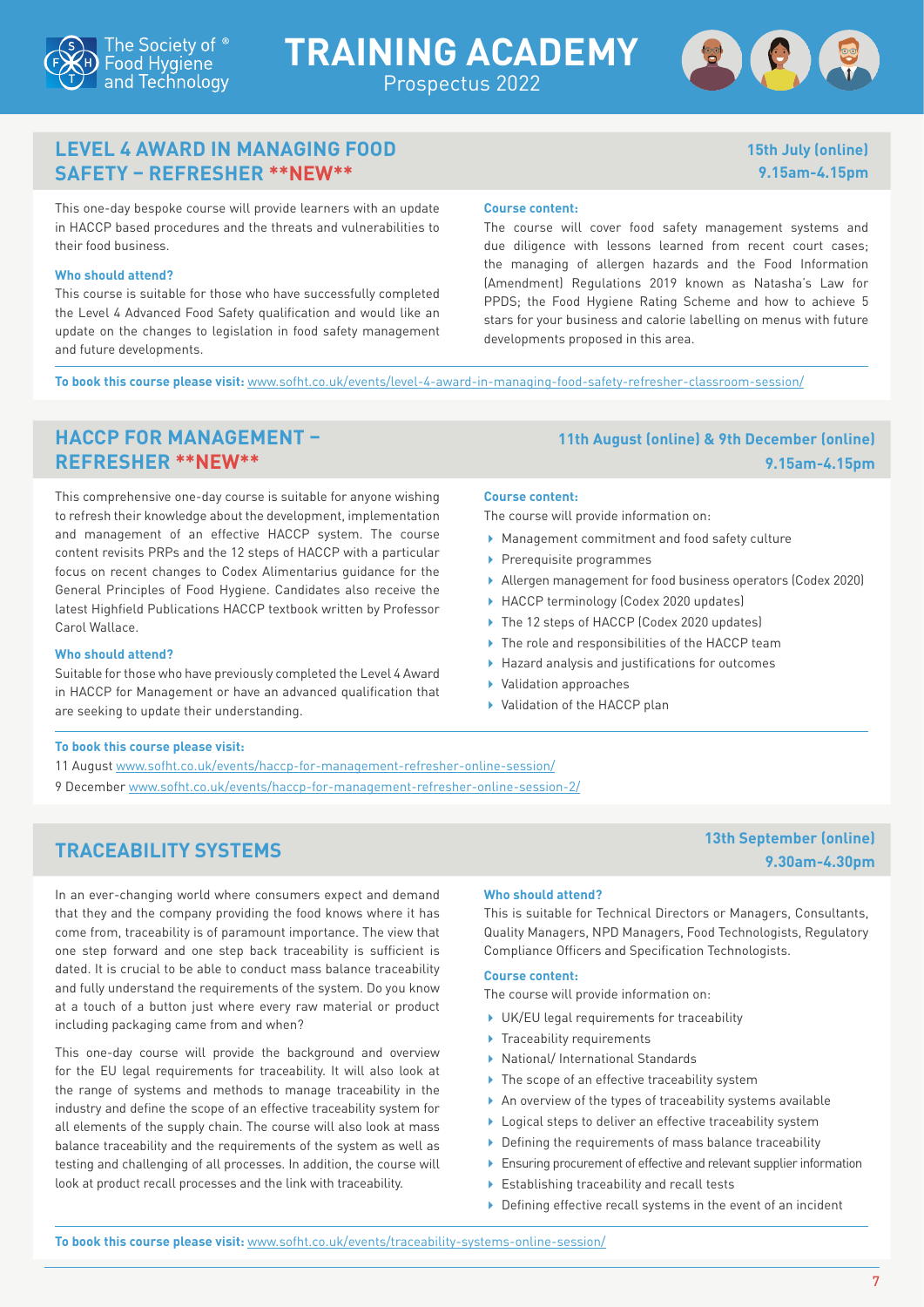

## **TRAINING ACADEMY** Prospectus 2022



### <span id="page-10-0"></span>**LEVEL 3 AWARD IN FOOD ALLERGEN MANAGEMENT IN CATERING (RQF)**

This one-day accredited course is supported by Allergy UK, which regards it as suitable staff training for catering outlets that wish to apply for its Allergy Aware Scheme. It will provide delegates with the knowledge and understanding relating to the control of food ingredients including allergens, at all stages of food purchase and production.

### **Who should attend?**

This course is aimed at individuals responsible for the purchase, delivery, production and serving of food in the catering industry and those who own/manage a small catering business.

### **Course content:**

The course will provide information on:

 The role of Managers in ensuring that food ingredients and allergens are effectively managed to prevent cross contamination on the premises

### **20 September (classroom) 9.00am-4.30pm**

**9.30am-12.30pm**

- Effective communication and training of staff
- ▶ 14 major serious allergens and their substitution in recipes
- Risk management including allergen audits compared to food safety audits
- Good practice including the reporting of incidents and near misses
- Physiology of an anaphylactic reaction, how it differs from food intolerances and auto-immune conditions
- New labelling legislation and changes to pre-packed foods for direct sale (PPDS)
- Unique selling point of benefits to the business of providing for the free-from customer.

This qualification is assessed by a multiple-choice question paper.

### **To book this course please visit:**

20 September [www.sofht.co.uk/events/level-3-food-allergen-management-in-catering-2/](http://www.sofht.co.uk/events/level-3-food-allergen-management-in-catering-2/)

## <span id="page-10-1"></span>**PESTICIDES IN THE FOOD INDUSTRY 27th September (online)**

The responsible use of pesticides has helped to ensure that there is a plentiful supply of high-quality fresh produce, cereals and food ingredients. But with thousands of pesticides available for use worldwide and continuing public concern over residues in food, it is important that those working in food supply chain companies have a good understanding of the issues that surround pesticide use, the benefits that they offer, techniques to minimise residues, legislation and consumer risk assessment.

### **Who should attend?**

This course is aimed at Technical and Quality Managers and their staff responsible for the safety and integrity of fresh produce and food ingredients. Also, those entering food industry roles will gain an understanding in the key principles of pesticide use and management.

### **Course content:**

The course will provide information on:

- $\blacktriangleright$  Pesticides what are they, why are they used?
- ▶ Principles of Integrated Pest Management (IPM)
- **Legislation governing the control of pesticides**
- How to reduce the risk of maximum residue level (MRL) exceedances
- Supply chain controls and managing retailer requirements.
- Consumer risk assessment and due diligence sample planning
- National and international residue surveillance and enforcement
- ▶ Latest developments in residue analysis

**To book this course please visit:** [www.sofht.co.uk/events/pesticides-in-the-food-industry-online-session/](http://www.sofht.co.uk/events/pesticides-in-the-food-industry-online-session/)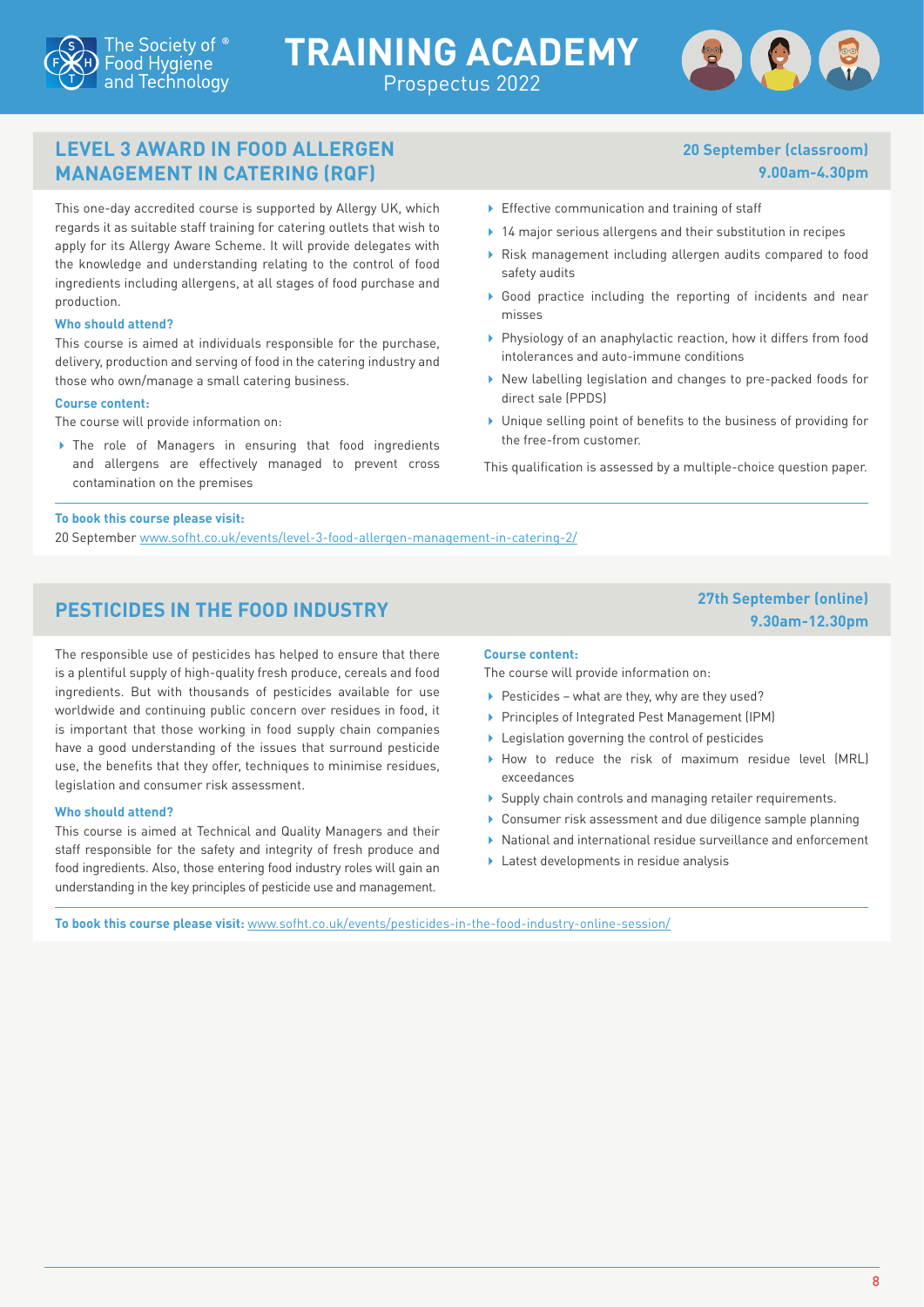

## **TRAINING ACADEMY** Prospectus 2022



**6th October 2022 (online)**

**9.30am-4.30pm**

### <span id="page-11-2"></span>**MANAGING YOUR PEST CONTROL CONTRACT**

Pest management is essential in any environment where food or food- grade packaging is manufactured or stored. This service is almost invariably contracted out to a specialist company, so effective management of the contractor is essential if the relationship is to work effectively. This one-day course will provide the information and advice necessary to implement and manage the contract successfully.

### **Who should attend?**

Those working in the food and food-grade packaging industry, hospitality, local authority and environmental health who are involved in managing pest control contracts.

### **Course content:**

The course will provide information on:

- What pests and why
- ▶ Understanding pesticide legislation
- ▶ Why have a contract
- ▶ The legal implications of using a contractor
- Setting your own objectives
- ▶ Understanding the contractor's objectives
- Establishing the specification selecting the contractor and monitoring performance

**To book this course please visit:** [www.sofht.co.uk/events/managing-your-pest-control-contract-classroom-session/](http://www.sofht.co.uk/events/managing-your-pest-control-contract-classroom-session/)

## <span id="page-11-1"></span>**LISTERIA MANAGEMENT & CONTROL 13th October (online)**

This course will examine the practical identification, management and control of Listeria species in a food, dairy or beverage processing environment. Using case studies, we will examine the root cause of several notable outbreaks/ incidents and discuss the actions that could have been taken to prevent the issues.

### **Who should attend?**

This course is suitable for Hygiene Managers and Supervisors, Technical personnel involved in microbiological control, Auditors and anyone concerned with the control of this key pathogen.

### **Course content:**

The course is particularly suitable for non-microbiologists as the technical issues and terms will be clearly explained and placed into a context that is easily understood.

**10.00am-3.00pm**

**20th October 2022 (classroom)**

**9.30am-4.30pm**

The key learning outcomes of this course are that the delegate is equipped with the knowledge to:

- I Identify key sources and reservoirs of Listeria species
- Understand, interpret and select the results of suitable test methods for Listeria
- ▶ Deploy practical control measures to minimise the risks of product contamination

In addition, the role of cleaning and disinfection regimes and the training/awareness that can assist in establishing control, will be addressed.

**To book this course please visit:** [www.sofht.co.uk/events/listeria-management-control-online-session-october-13-2022/](http://www.sofht.co.uk/events/listeria-management-control-online-session-october-13-2022/)

### <span id="page-11-0"></span>**EFFECTIVE MANAGEMENT OF CLEANING AND HYGIENE**

This one-day course covers a subject which is key to all food businesses and has been refreshed to reflect current trends in hygiene management including expectations of major retailers and the BRC standards.

On completion of the course, delegates will be able to demonstrate how a hygiene management system meets the hygiene requirements of the process (related to control of microbiological contamination, allergen contamination, species authenticity, infestation); demonstrate the common cleaning methods employed; and demonstrate the elements of an effective hygiene management system.

### **Who should attend?**

Relevant to any personnel working in a food production environment. It will be particularly beneficial to those working in Technical or Hygiene roles.

### **Course content:**

The course will provide information on:

- Obstacles of maintaining good hygiene standards
- **Effective hygiene management systems**
- Importance of selecting the correct cleaning chemicals and materials
- ▶ Novel cleaning technologies
- Role of cleaning from the perspective of microbiological concerns, allergen control, species authenticity and pest prevention
- Systems for validating, verifying, and auditing hygiene standards
- ▶ Effective use of trend analysis and KPI targets

**To book this course please visit:** [www.sofht.co.uk/events/effective-management-of-cleaning-and-hygiene-5/](http://www.sofht.co.uk/events/effective-management-of-cleaning-and-hygiene-5/)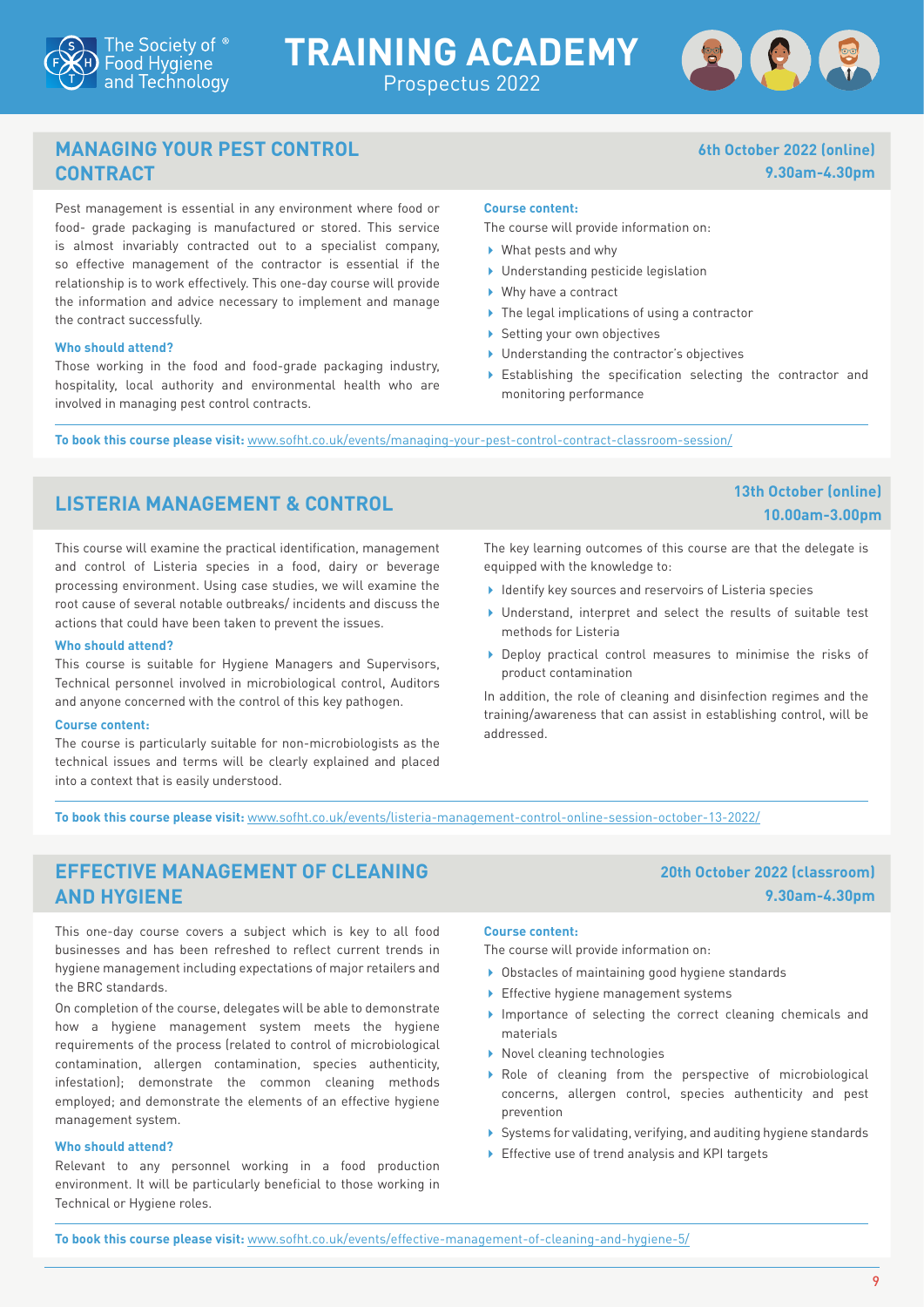



### <span id="page-12-0"></span>**LEVEL 3 AWARD IN HACCP FOR FOOD MANUFACTURING (RQF)**

Food businesses are required by law to implement and effectively maintain a food safety management system based on the principles of HACCP. Regulation (EC) No.852/2004 on the Hygiene of Foodstuffs also requires those responsible for the development and maintenance of HACCP systems to have received adequate training in the application of its principles.

### **Who should attend?**

This accredited course is delivered on 2 days (RQF) and is aimed at supervisors, managers, owners and anyone else responsible for HACCP. Candidates will a gain a practical understanding of HACCP based on industry best practice, current legislation and real-life case studies. The course materials also include a comprehensive level 3 textbook.

We recommend that you have completed a level 3 food safety course prior to enrolment although this is not essential.

### **How is it assessed?**

The assessment method for this qualification is a 1-hour examination, consisting of 30 multiple choice questions. To pass 18 or more questions must be answered correctly. A merit will be awarded for 24 or more questions answered correctly.

### **2nd & 9th November (online) 9.15am-3.15pm (Day 2 finishes at 5.00pm)**

### **Course content:**

### Day 1

- Introduction to food safety management
- ▶ Common food safety hazards
- $\blacktriangleright$  Pre-requisite programmes
- ▶ The legal requirements for HACCP
- Preparing for the implementation of HACCP
- ▶ Flow diagrams
- Hazard analysis and control measures
- ▶ Critical control point
- Critical limits, target levels and tolerances

### Day 2

- ▶ Monitoring
- ▶ Corrective actions
- Verification vs validation
- Documentation and records
- HACCP review
- Examination

**To book this course please visit:** [www.sofht.co.uk/events/level-3-award-in-haccp-for-food-manufacturing-2-9-november-online-session/](http://www.sofht.co.uk/events/level-3-award-in-haccp-for-food-manufacturing-2-9-november-online-session/)

## <span id="page-12-1"></span>**SENSORY EVALUATION 24th November (classroom)**

This highly interactive course will deliver an introduction to the principles of sensory analysis and will screen delegates for their ability to taste against BS7667 Part 1: ISO 8586.

### **Who should attend?**

Technical, Production or NPD professionals who would like an introduction to sensory analysis; taste panel members who require screening for their ability to taste and an insight into the basic principles of sensory analysis; businesses wishing to implement a more formal approach to sensory analysis by developing a taste panel team and procedures; and anyone who would like a refresher or insight into this fascinating subject – whether from a production, technical or development background.

### **Course content:**

The course will provide information on:

- What sensory analysis is
- What senses are involved
- What the purpose of sensory evaluation is
- How it can be used in food production
- ▶ The sense of vision and its role in sensory evaluation
- ▶ How we taste with our eyes
- What the primary taste sensations are and what taste is
- ▶ How taste varies from person to person
- $\triangleright$  Screening for ability to taste
- Aroma and taste mechanisms and words used to describe aroma
- Developing an aroma and taste vocabulary
- ▶ Feel and texture how food behaves in the mouth

Delegates will also be introduced to some simple taste panel tests.

**To book this course please visit:** [www.sofht.co.uk/events/sensory-evaluation-classroom-session/](http://www.sofht.co.uk/events/sensory-evaluation-classroom-session/)

**9.30am-4.30pm**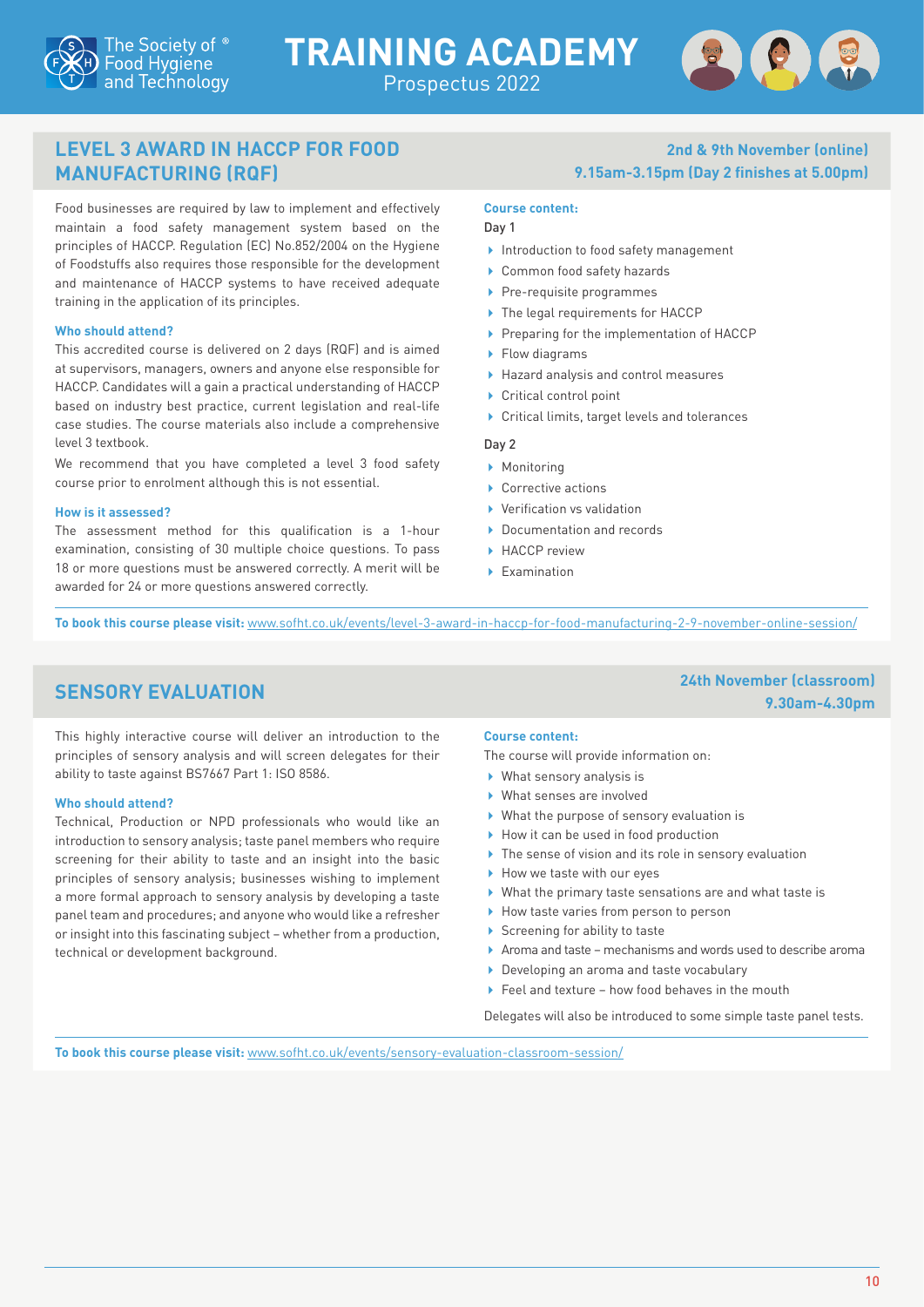



**9.30am-4.30pm**

## <span id="page-13-0"></span>**LEGIONELLA AWARENESS 29th November (online)**

This introductory course will enable delegates to understand the potential risks, responsibilities, and relevant standards regarding the management of Legionella.

### **Who should attend?**

This course is aimed at Technical, Health & Safety and SHE Managers, Hygiene Managers, and those with an interest in understanding the need of Legionella management.

### **Course content:**

This course will enable you to identify the management issues to follow to enable you to recognise and address the risks from this micro-organism.

Topics will include:

Prospectus 2022

- Background and history of Legionella and why it is a problem
- ▶ Types of "at risk" water systems, UK regulations
- ▶ Legislation and guidance
- Responsibilities
- Risk assessment
- Management (including control, cleaning & disinfection etc)
- Record keeping
- Monitoring through sampling and analysis

**To book this course please visit:** [www.sofht.co.uk/events/legionella-awareness-online-session/](http://www.sofht.co.uk/events/legionella-awareness-online-session/)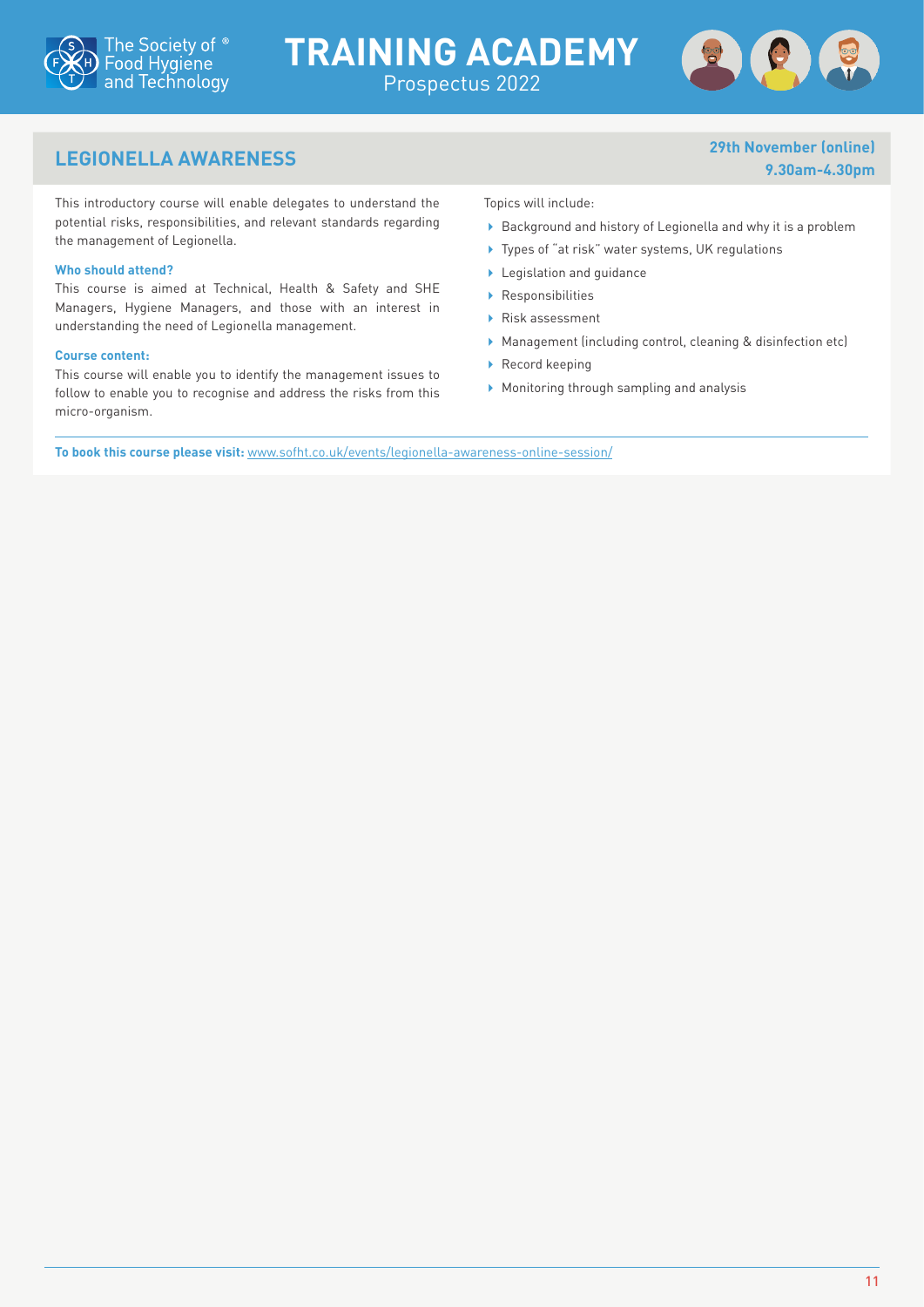

**TRAINING ACADEMY** Prospectus 2022



### **COURSE PRICING**

All course prices are quoted at the daily rate (exc. VAT) and any additional costs listed.

| <b>Course Title</b>                                                                     |                   | <b>Daily Rate (exc. VAT)</b> |                   |                | <b>Additional Costs (exc. VAT)</b>        |  |  |
|-----------------------------------------------------------------------------------------|-------------------|------------------------------|-------------------|----------------|-------------------------------------------|--|--|
|                                                                                         | Lenath            | <b>Member</b>                | <b>Non-Member</b> | <b>Student</b> |                                           |  |  |
| <b>Accredited Courses</b>                                                               |                   |                              |                   |                |                                           |  |  |
| Level 2 Award in Nutrition for Health                                                   | 1 day             | £166                         | £232              | £60            | Exam Fee £19<br>Course Book £5            |  |  |
| Level 3 Award in Food Allergen Management in Catering (RQF)                             | 1 day             | £166                         | £232              | £60            | Exam Fee £19<br>Course Book £4            |  |  |
| Level 3 Award in Food Safety for Catering or Food<br>Manufacturing (RQF)                | 3 days            | £166                         | £232              | £60            | Exam Fee £60<br>Course Book £18 (inc p&p) |  |  |
| Level 3 Award in HACCP for Food Manufacturing (RQF)                                     | 2 days            | £166                         | £232              | £60            | Exam Fee £60<br>Course Book £18 (inc p&p) |  |  |
| Level 4 Award in HACCP for Management (Codex Principles)<br>(RQF) - Fast Track Training | 5 days            | £166                         | £232              | £60            | Exam Fee £80<br>Course Book £35 (inc p&p) |  |  |
| Level 4 Award in Managing Food Safety (RQF) - Fast Track<br>Training                    | 5 days            | £166                         | £232              | £60            | Exam Fee £80<br>Course Book £38 (inc p&p) |  |  |
| <b>SOFHT Courses</b>                                                                    |                   |                              |                   |                |                                           |  |  |
| Cleaning Tool Selection, Use and Maintenance                                            | $\frac{1}{2}$ day | £83                          | £116              | £30            |                                           |  |  |
| Environmental Management Training for Food Manufacturers                                | 2 days            | £166                         | £232              | £60            | Exam Fee £19                              |  |  |
| Leading and Managing a Positive Food Safety Culture                                     | 1 day             | £166                         | £232              | £60            | Course Book £18 (inc p&p)                 |  |  |
| Pesticides in the Food Industry                                                         | $\frac{1}{2}$ day | £83                          | £116              | £30            |                                           |  |  |
| <b>Sensory Evaluation</b>                                                               | 1 day             | £260                         | £348              | £85            |                                           |  |  |
| Training to Train                                                                       | 2 days            | £166                         | £232              | £60            |                                           |  |  |
| All other courses                                                                       | 1 day             | £166                         | £232              | £60            |                                           |  |  |
| <b>Course Refreshers</b>                                                                |                   |                              |                   |                |                                           |  |  |
| <b>HACCP</b> for Management                                                             | 1 day             | £166                         | £232              | £60            | Course Book £18 (inc p&p)                 |  |  |
| Level 4 Award in Managing Food Safety                                                   | 1 day             | £166                         | £232              | £60            | Course Book £38 (inc p&p)                 |  |  |

### **Non-members can join now!**

**Join today** and enjoy reduced rates on these courses. A range of categories of membership are available and many additional benefits; please contact the Society's office for more details.

**Reservations and directions:** An acknowledgement of booking will be sent on receipt of the completed booking form, together with directions to the venue (for classroom courses) and a receipted VAT invoice will be issued for all monies received. Payment of fees or a PO number is required in advance of the course start date.

NOTE; IF YOU REQUIRE ANY FURTHER ASSISTANCE, PLEASE CONTACT: The Society of Food Hygiene and Technology, The Long Barn, Hurley Hall Barns, Nr Atherstone, Warwickshire CV9 2HT Tel: 01827 872500 Email: [admin@sofht.co.uk](mailto:admin%40sofht.co.uk?subject=) Website: [www.sofht.co.uk](http://www.sofht.co.uk) The organisers reserve the right to modify the sessions without prior notice. Data Protection - The personal information provided by you, will be held on a database. The Society sends out promotional material about its activities. Please inform the Society's office if you do not wish to receive this information. © The Society of Food Hygiene and Technology